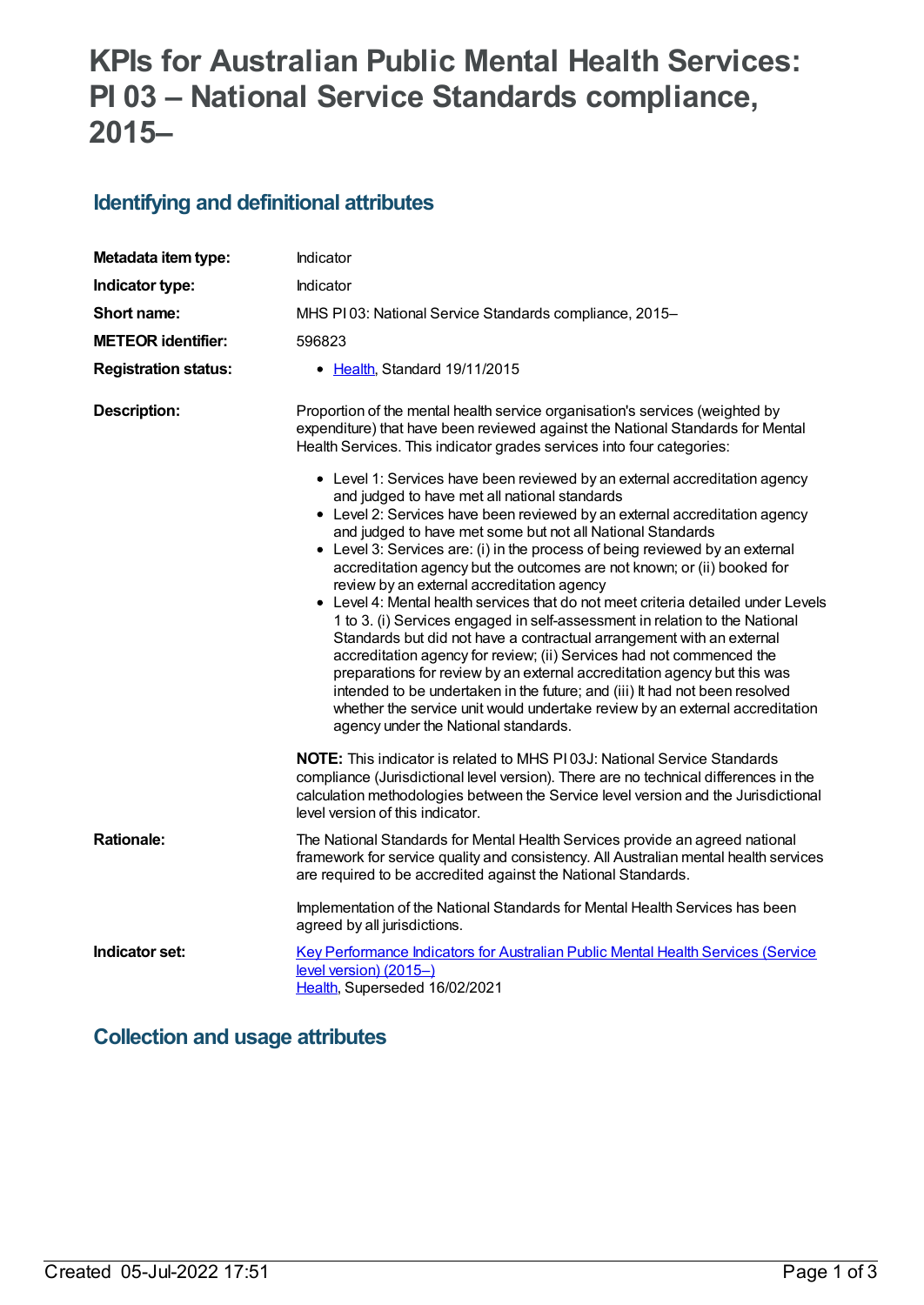#### **Computation description:** Coverage/Scope:

All specialised public mental health services, with the following exceptions:

Aged care residential services subject to AustralianGovernment residential aged care reporting and service standards requirements.

Methodology:

|                     | • Recurrent costs include costs directly attributable to specialised mental health<br>services plus a proportional share of overhead costs (indirect expenditure).<br>Cost data for this indicator are based on gross recurrent expenditure as<br>compiled by State/Territory data providers according to the specifications of<br>the Mental Health Establishments National Minimum Data Set. As such, it is<br>subject to the concepts, definitions and costing methodology developed for<br>the NMDS.<br>• Expenditure on service units reaching each of the four levels are to be<br>summed when calculating numerator. |  |
|---------------------|-----------------------------------------------------------------------------------------------------------------------------------------------------------------------------------------------------------------------------------------------------------------------------------------------------------------------------------------------------------------------------------------------------------------------------------------------------------------------------------------------------------------------------------------------------------------------------------------------------------------------------|--|
| <b>Computation:</b> | (Numerator $\div$ Denominator) x 100                                                                                                                                                                                                                                                                                                                                                                                                                                                                                                                                                                                        |  |
|                     | Calculated separately for each level                                                                                                                                                                                                                                                                                                                                                                                                                                                                                                                                                                                        |  |
| Numerator:          | Total expenditure by mental health service organisations on specialised public<br>mental health services that meet the definition of level X, where X is the level at<br>which the indicator is being measured (either Level 1, Level 2, Level 3 or Level 4).                                                                                                                                                                                                                                                                                                                                                               |  |
| Denominator:        | Total mental health service organisation expenditure on specialised public mental<br>health services.                                                                                                                                                                                                                                                                                                                                                                                                                                                                                                                       |  |
| Comments:           | • Mapping of levels to National Minimum Data Set Mental Health<br>Establishments (MHE) codes as follows: Level 1: MHE code 1; Level 2: MHE<br>codes 2; Level 3: MHE codes 3-4; Level 4: MHE codes 5-7.<br>Expenditure for services that meet MHE Code 8 should be excluded from the<br>calculation of this indicator.                                                                                                                                                                                                                                                                                                       |  |

#### **Representational attributes**

| <b>Representation class:</b> | Proportion   |
|------------------------------|--------------|
| Data type:                   | Real         |
| Unit of measure:             | Service type |

### **Indicator conceptual framework**

| <b>Framework and</b> | Appropriate |
|----------------------|-------------|
| dimensions:          |             |
|                      | Capable     |

#### **Accountability attributes**

| <b>Benchmark:</b>                                  | Levels at which indicator can be useful for benchmarking:                                                                                                                                                                                                                                                                                          |  |
|----------------------------------------------------|----------------------------------------------------------------------------------------------------------------------------------------------------------------------------------------------------------------------------------------------------------------------------------------------------------------------------------------------------|--|
|                                                    | • mental health service organisations<br>• regional group of services<br>• state/territory.                                                                                                                                                                                                                                                        |  |
| Further data development /<br>collection required: | This indicator can be accurately constructed using the Mental Health<br>Establishments NMDS. This is based on the method used to track services<br>developed for the previous National Standards for Mental Health Services (1996).<br>This method will be used until a new approach is developed and implemented in<br>national data collections. |  |